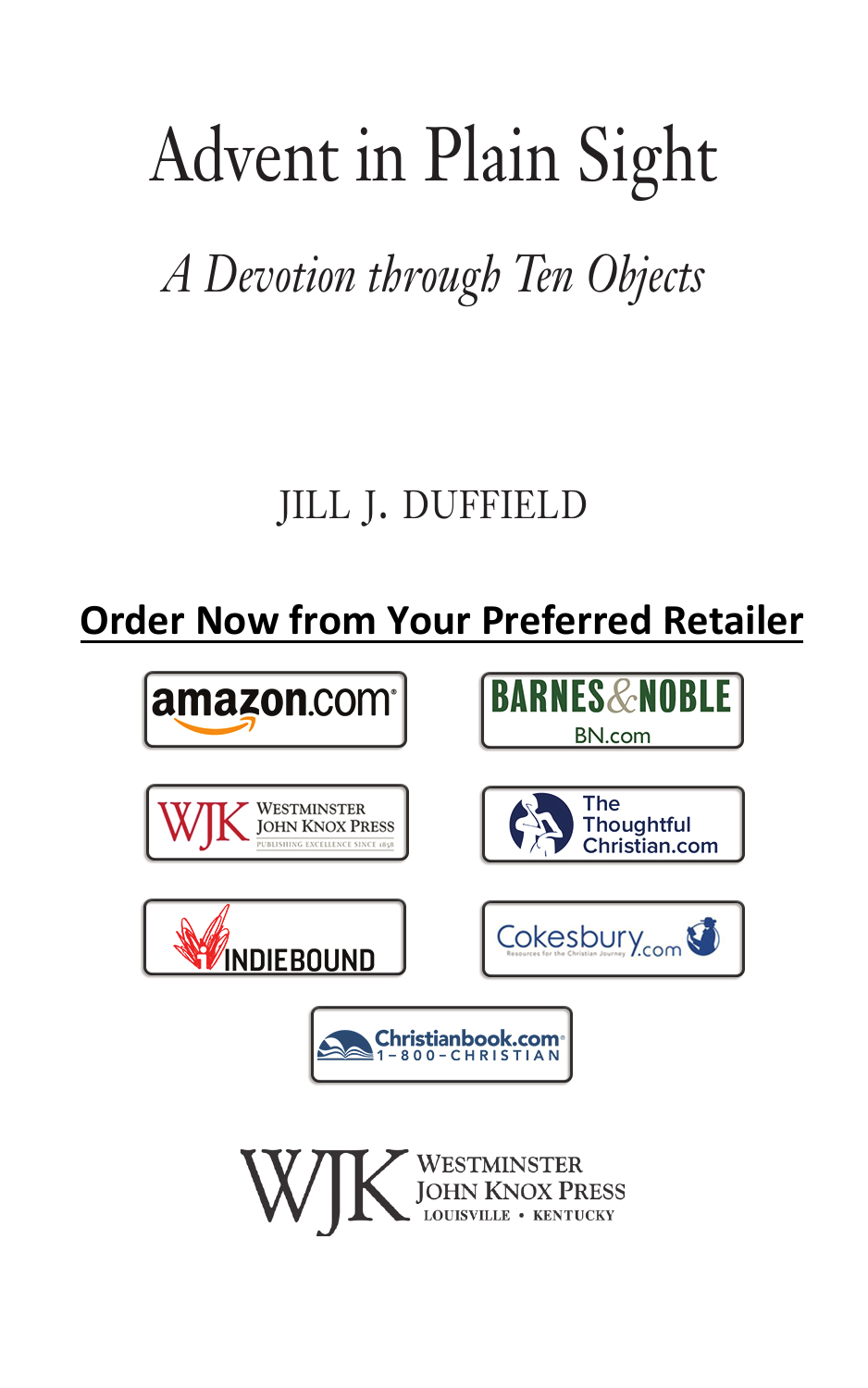# **Contents**

| Introduction                       |     |
|------------------------------------|-----|
| <b>First Week of Advent: Gates</b> | 3   |
| Second Week of Advent: Tears       | 27  |
| Third Week of Advent: Belts        | 55  |
| Fourth Week of Advent: Trees       | 81  |
| Christmas Eve: Cloth               | 106 |
| Christmas Day: Light               | 109 |
| First Week of Christmas: Hearts    | 113 |
| Second Week of Christmas: Gold     | 137 |
| <b>Epiphany: Stars</b>             | 161 |
| Baptism of the Lord: Water         | 164 |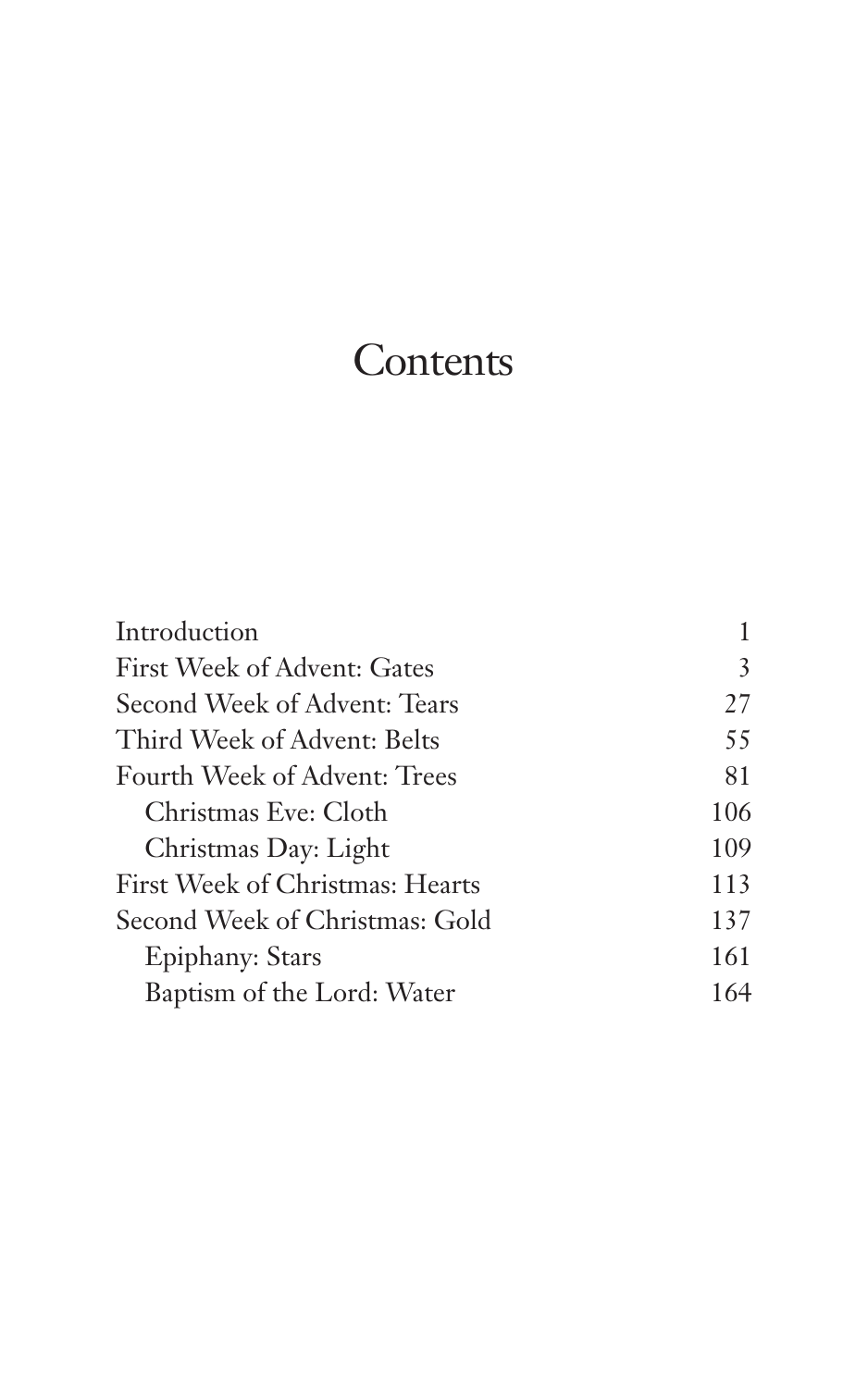# Introduction

Advent, that liturgical season marked by eager waiting, often brings with it a frenzy of busyness. Cultural expectations around Christmas invade our church Advent rituals. Getting overwhelmed by events and activities tempts us to forget that we are, in fact, preparing for both Jesus' birth and Christ's return. We lose sight of the holy in our midst, distracted by commercialism or an unexamined sense of what the season is supposed to entail. Imagine if instead disciples of Jesus Christ entered Advent with a hope and anticipation of seeing the divine at work all around and within us. Imagine if Christians took Advent as an invitation to slow down, rather than speed up, to ponder instead of purchase, to look for God in all things even as we wait for the Word made flesh to appear.

Having the eyes to see and the ears to hear the holy in the middle of daily demands and anxiety-provoking times takes an openness to the work of the Holy Spirit. This book is a prayerful attempt to invite readers to an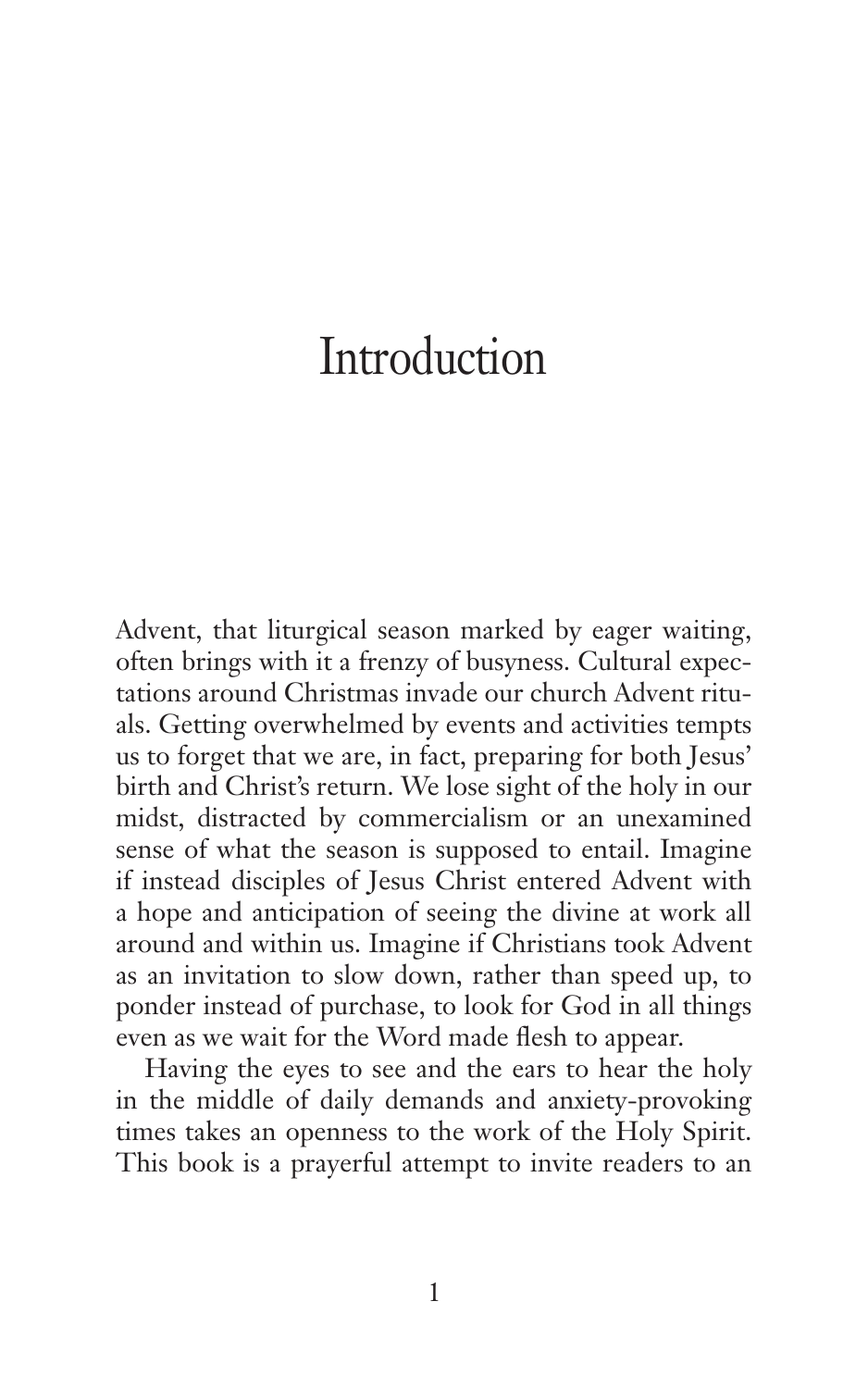intentional perspective that seeks to see God in all things in the hope of discerning divine possibility in what at first glance appears to be utterly mundane. Scripture bears witness to the fact that our God chooses to work through all creation, through worldly, unnoteworthy things and people. Moses hears God's voice in a burning bush. Balaam's donkey speaks. Jesus says that if people keep silent, the rocks will cry out. A star guides the magi and on-duty shepherds are the first to get word of the Messiah's birth.

Could this be the Advent we remember Immanuel, God with us, in all places, reminded of God's presence, providence, and power by everyday objects that point us to the salvation story of which we are a part? Being mindful of the divine in the midst of our living takes intentionality and focus; each section of this book encourages readers to pay attention to a particular object, allowing that tangible item to point to the sometimes ineffable work of God in our lives and world. Noticing the everyday things we encounter as we go about our day and connecting them to Scripture and the triune God, we become aware of Immanuel, God with us, past, present, and future.

May this Advent season be one where your anticipation of Jesus' birth and your expectation of Christ's return allow you to see God in all things and at all times. My prayer is that this book helps you feel surrounded by the love of the One who came to save the world.

> Jill Duffield October 2020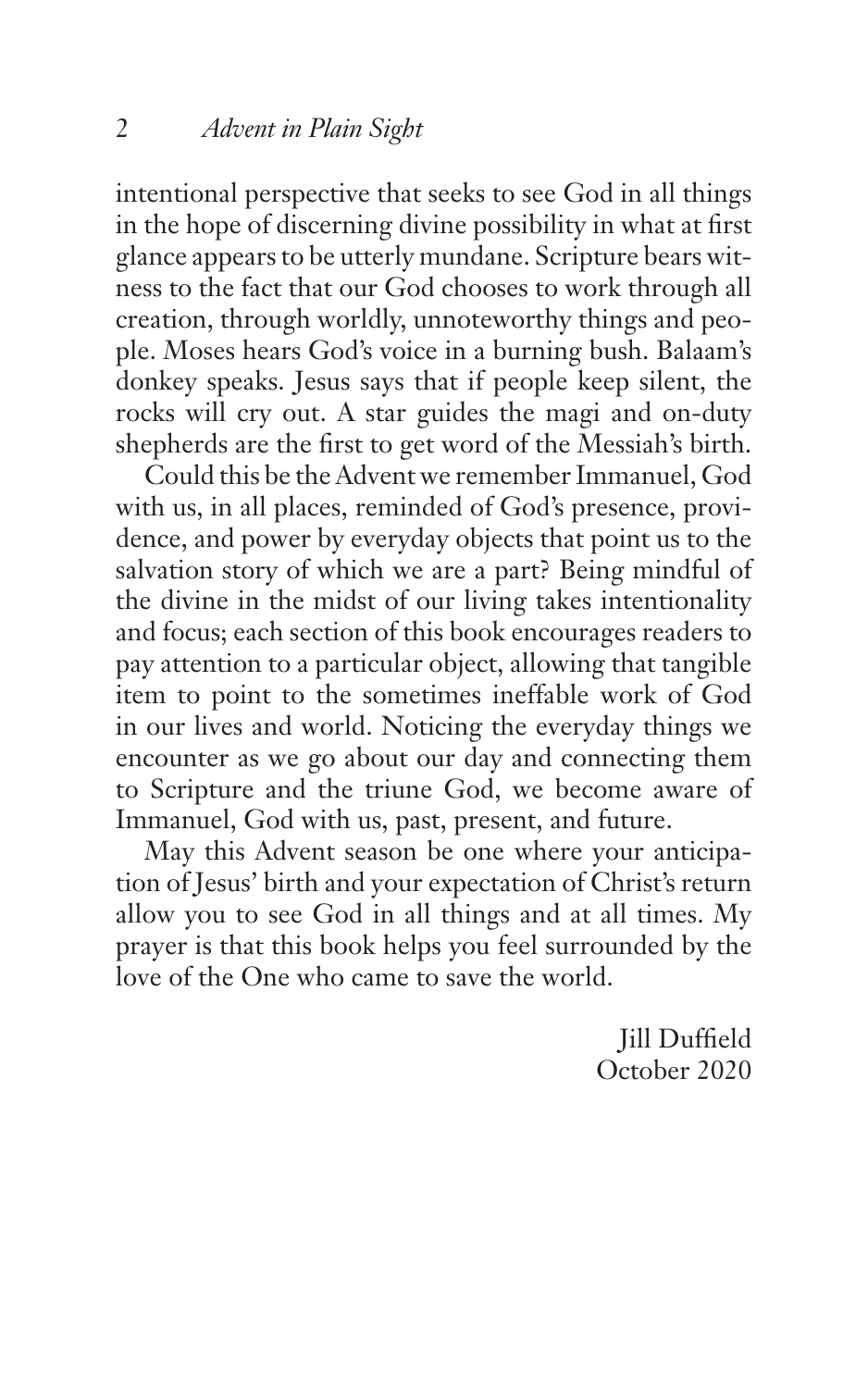# First Week of Advent

# **Gates**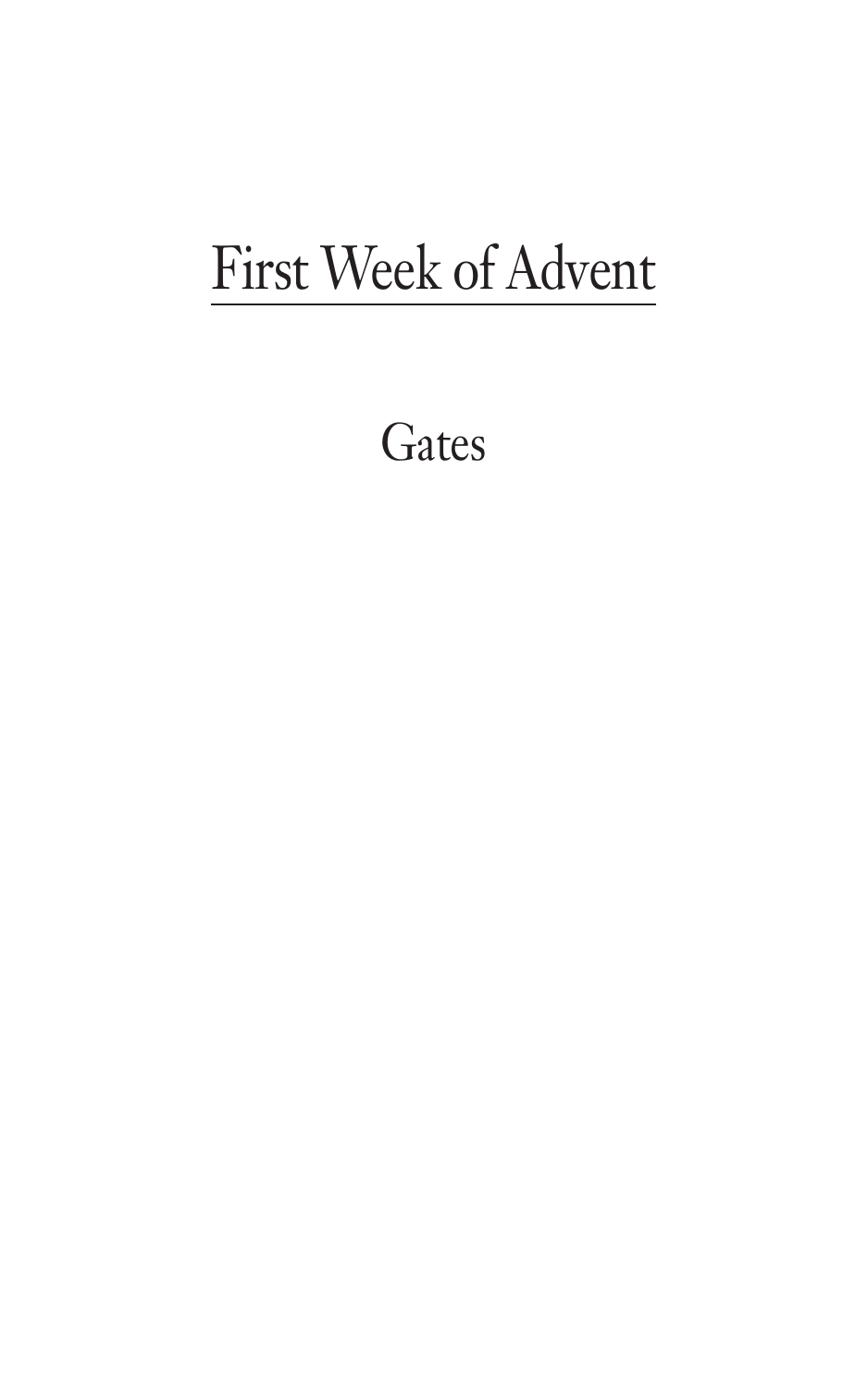# Sunday

Genesis 28:1–5, 10–22

*And he was afraid, and said, "How awesome is this place! This is none other than the house of God, and this is the gate of heaven."* 

Genesis 28:17

#### **Gates of Heaven**

Jacob sets out on a journey at the behest of his father: Go to your mother's father and take a wife, a wife from within the family, a wife who is a member of and approved by your people. Isaac blesses his son Jacob, and Jacob obediently sets out on his way toward Haran. He stops for the night, finds a stone for a pillow, and settles in to sleep only to have his slumber disrupted by a vivid dream of a ladder bridging the divide between heaven and earth. Angels come and go, up and down, but then the Lord comes and stands right beside Jacob, the divide between holy and human virtually nonexistent. God's words echo Isaac's, another comingling of divine and secular. Isaac asks God to make Jacob "a company of peoples" and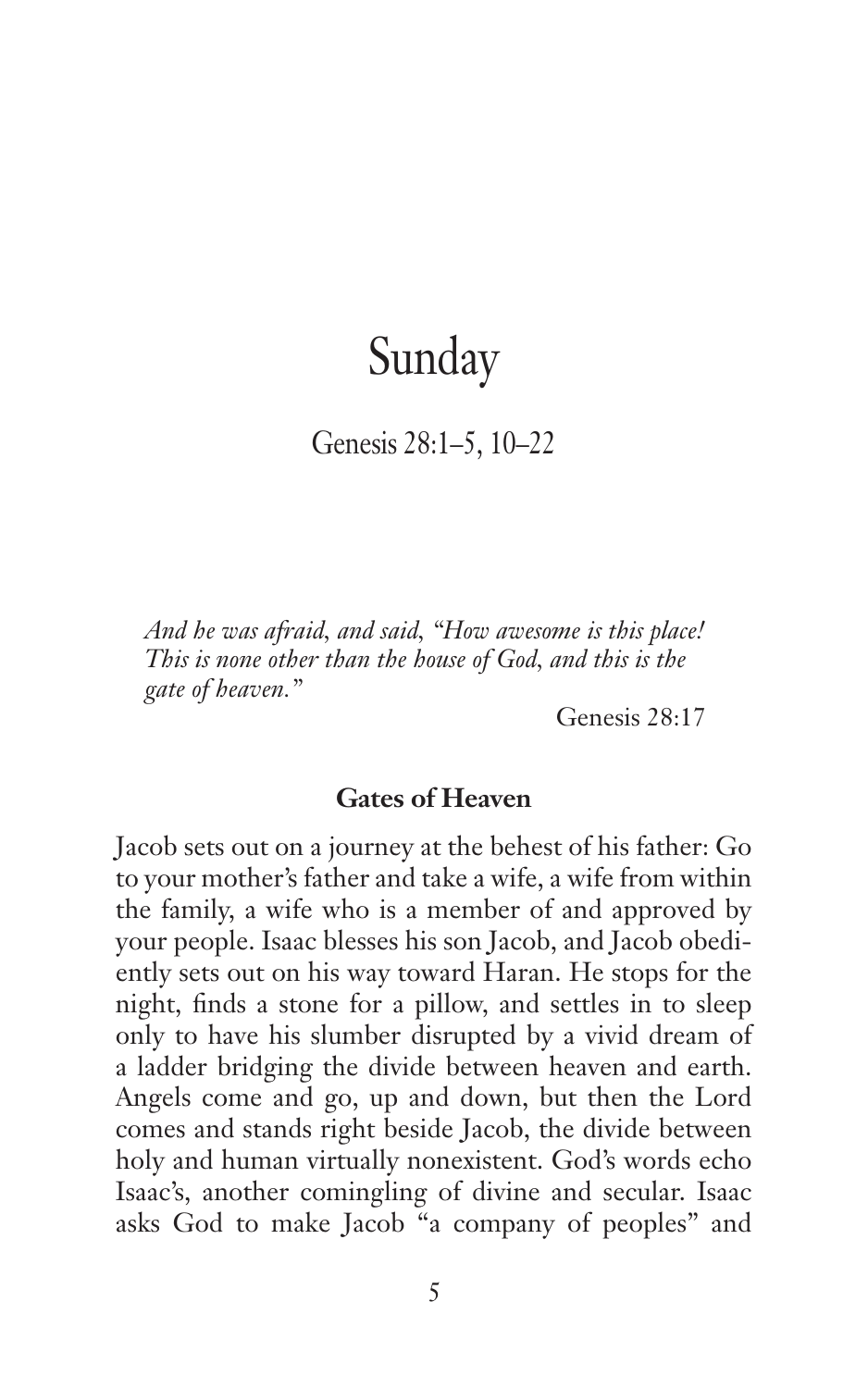grant him the land God gave to Abraham. God seems to have heard Isaac's prayer but goes a lot further, saying Jacob will indeed possess the land, but he will not only be a company of peoples, he and his offspring will be the means through which God will bless all companies of people. Further, God will keep Jacob throughout the entire journey. No wonder Jacob wakes up fearful and exuberant, declaring, "How awesome is this place! This is none other than the house of God, and this is the gate of heaven."

This is not just a "thin place" where the barrier between God and humans is nominal, this is a place where the gate to the heavenly kingdom has been flung open wide and the Lord God has walked through it and come for a night visit. God, in this story, sits at Jacob's bedside. Imagine God coming into your room in the middle of the night, sitting beside you, and giving you such a mind-blowing word. *You* will be the conduit for my blessing not just to your family or your community or your people but to no less than everyone in all creation. When God chooses to open the gate to our hearts and heads and homes and walk through, the flood gates of divine blessings open too.

In Ephesians 3:20, we read that Christ's "power at work within us is able to accomplish abundantly far more than all we can ask or imagine." The ultimate opening of the gates of heaven, of God come to earth, the incarnation, continues God's promise of blessedness and blessing. As we prepare for the birth of Jesus and the return of Christ, all around us God opens the gates of heaven, breaches whatever barriers we erect, puts in place not just ladders between the divine and the dailiness of our lives, but comes and sits beside us, blessing us and making of us a blessing, not to just a company of peoples, but to all the families of the earth. This Advent we can trust God's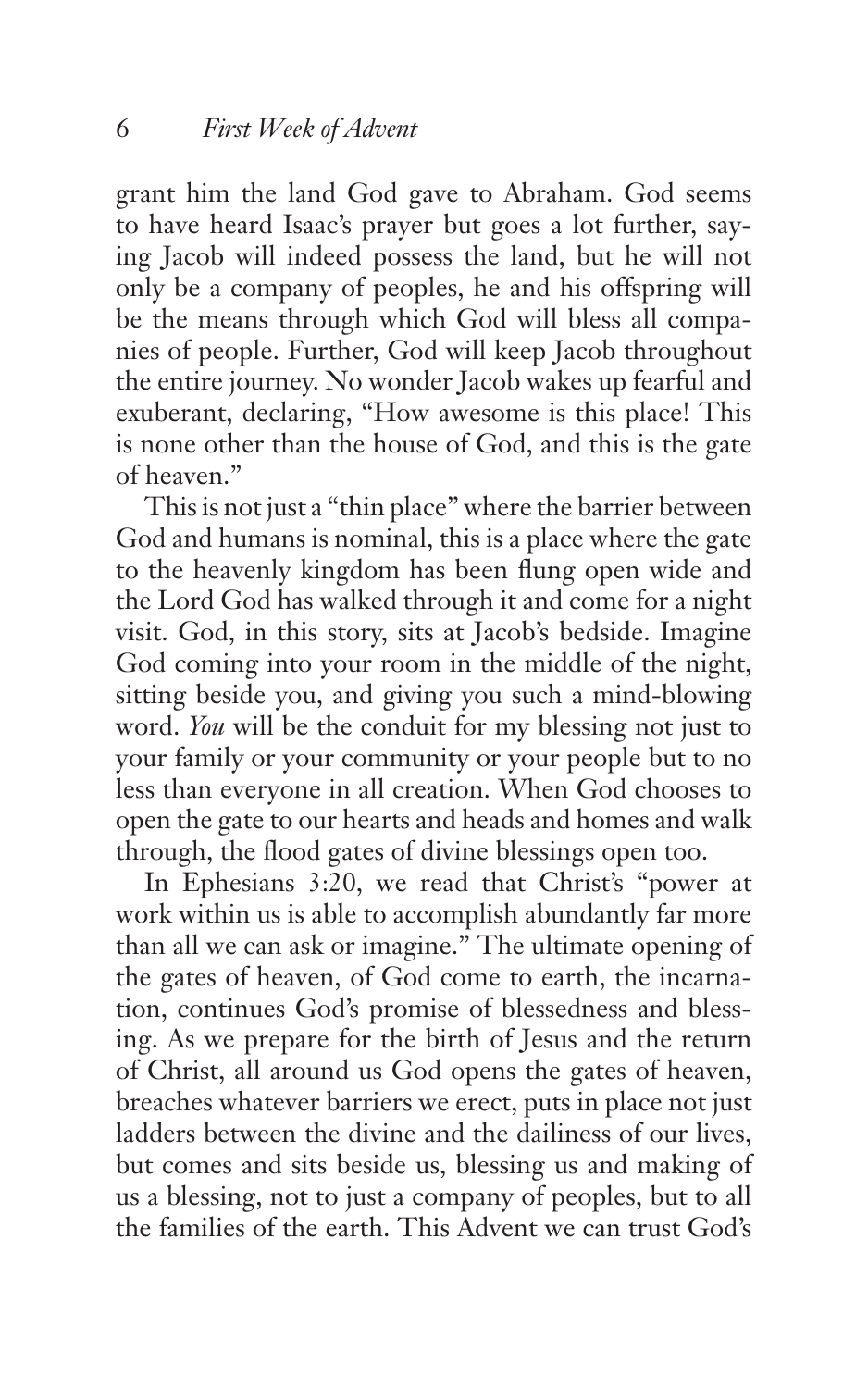promise never to leave us and to accomplish more than we can ask or imagine through us because with Christ's coming, no matter where we are is no less than the gate of heaven.

#### **Questions for Reflection**

- 1. As you enter this season of Advent, where do you sense God's close presence? How can you invite an awareness of God with you wherever you are?
- 2. Where do you encounter gates? What are they keeping in or keeping out? What is their purpose? When you see a gate this week, imagine God breaching it and seeking out those on the other side of it. Imagine what God might say to those on either side of the gate.
- 3. How is it that you are blessed in order to be a blessing to all the families of the earth?

#### **Prayer for the Day**

*Lord who knows no bounds and whose blessing is for all the families of the earth, we too often truncate your expansive grace, basking in your care for us without extending your compassion to others. Forgive our limited vision and diminished imagination. As we prepare for Christ's coming, we yearn for hearts to welcome him, hands to point to him, mouths to speak of him, and minds that are conformed to him. Open our eyes to see your angels all around us. Visit us in our vulnerability and open any gate that seeks to keep you at bay from any aspect of our lives. Amen.*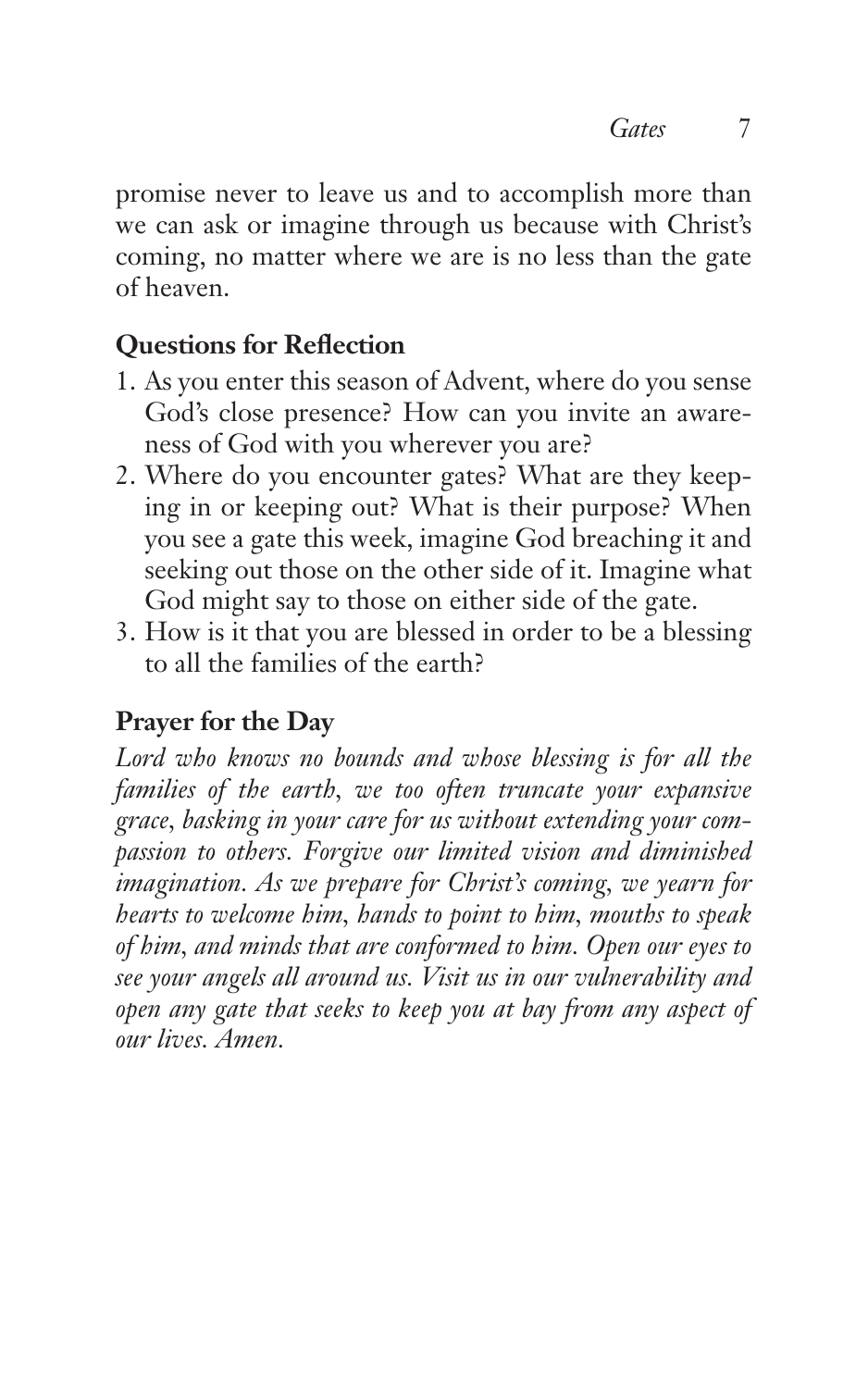# Monday

#### Deuteronomy 6:1–9

*Keep these words that I am commanding you today in your heart. Recite them to your children and talk about them when you are at home and when you are away, when you lie down and when you rise. Bind them as a sign on your hand, fix them as an emblem on your forehead, and write them on the doorposts of your house and on your gates.*  Deuteronomy 6:6–9

#### **Your Gates**

Focus. Paying attention. Taking notice. How elusive are such qualities in our culture and in our lives? How easily are we distracted by many things? The ping of a text, the pull of our social media accounts, the to-do list constantly running in our minds? My prayer as of late has been only this: Lord, what do you want me to notice today? Simplistic, I suppose, and yet difficult to do even with the best of intentions. So prone am I to distraction and fixating on the trivial or negative that I have taped an Annie Dillard quote to my desk, visible to me as I work. In her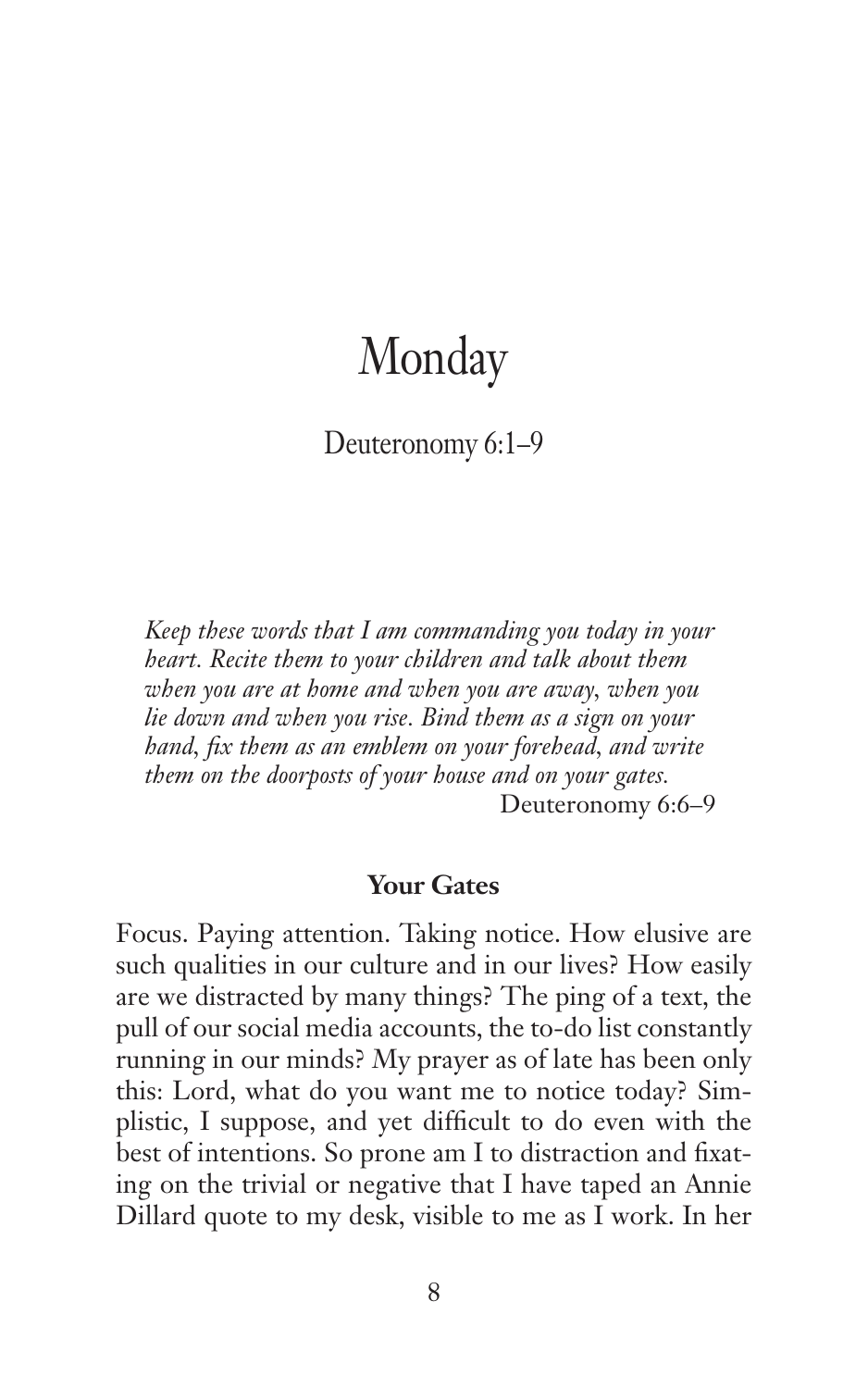book *The Writing Life*, she says, "How we spend our days is, of course, how we spend our lives. What we do with this hour, and that one, is what we are doing."\* Where we direct our attention is often where we put our energy and subsequently how we spend our lives. God seems to understand this aspect of our human finitude, giving the Israelites very specific instructions on not only where to focus, but hacks for how to sustain it.

God tells God's people to love the Lord with all their heart, soul, and might. We know this commandment and the one like unto it: to love our neighbors as ourselves. In Judaism, Deuteronomy 6:4–9 is known as the Shema, the oldest fixed prayer in Judaism, recited in the morning and the evening, "when you lie down and when you rise." God explicitly tells God's people that their focus should be on God, intently, completely, always on God. Recite this truth, but also write this truth, affix it on your person and on your property. Use tefillin or phylacteries for the body and a mezuzah for your door. Keep focus. On God. Always.

As we begin our Advent journey, where is our focus? On whom or what are we fixated? If we are not attentive to loving God with all our heart, soul, and might, all of our other priorities will be disordered. Mezuzah means "doorpost" and observant Jews place within these small containers the Shema (Deut. 6:4–9, 11:13–21) and affix them to the doorframe of their homes—a visible and tangible reminder of where, and on whom, to focus. As we come and go this Advent season, crossing countless thresholds, could we allow those "gates" to remind us to focus? Every time we come in or go out of a room or a

<sup>\*</sup>Annie Dillard, *The Writing Life* (New York: Harper & Row, 1989), 32.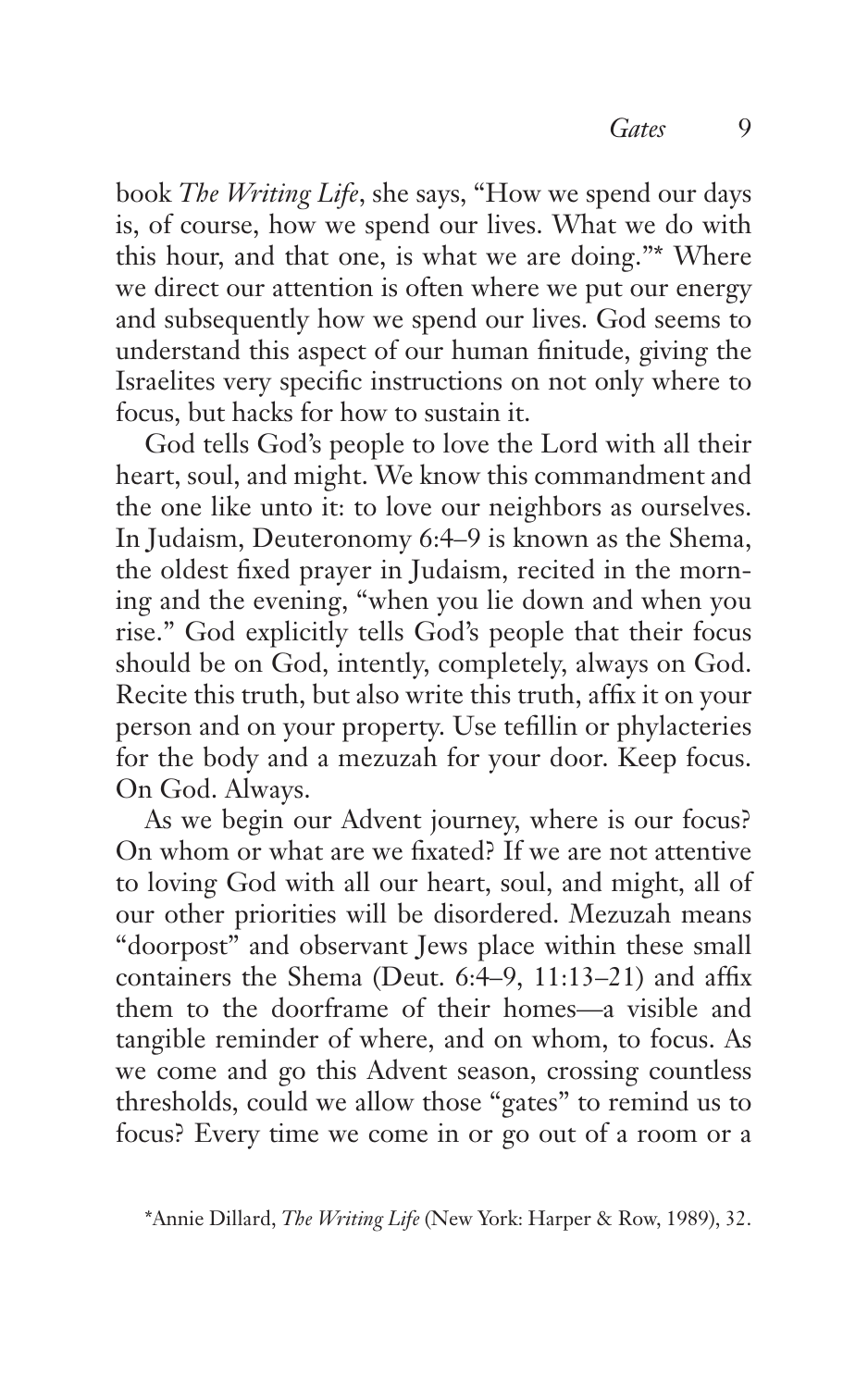building, could those entries and exits give us pause and invite us to pray to love the Lord our God with all our heart, soul, and might—and our neighbors as ourselves? Our focus on our love for our Lord will surely open the gates of our compassion for everyone we encounter on the other side of those doorways. Our intentional focus on the Lord will help us to let go of many distractions and enable us to see all that God wants us to notice today, enable us to live our days and our lives in ways that are pleasing in God's sight.

#### **Questions for Reflection**

- 1. Where do you find your focus fixating? What do you fail to see as a result?
- 2. What are the "gates," the thresholds you cross every day? What do you want to notice on the other side of them?
- 3. Are there particular Bible verses you might write down and affix to a place you will see daily to help remind you where, and on whom, to focus?

#### **Prayer for the Day**

*Lord God, our attention wanders and we often find ourselves focused on ourselves or the faults of others or on the trivial, anything but your glory and grace. We easily forget that you are the center of our lives and creator of all that is, seen and unseen. As we prepare for Christ's coming, call us back to the one thing we truly have need of: You. As we come and go this day remind us of your presence and your providence that we might worship you, love you, with all our heart, soul, and might, and see all the beauty and truth you reveal to us as a result. Amen.*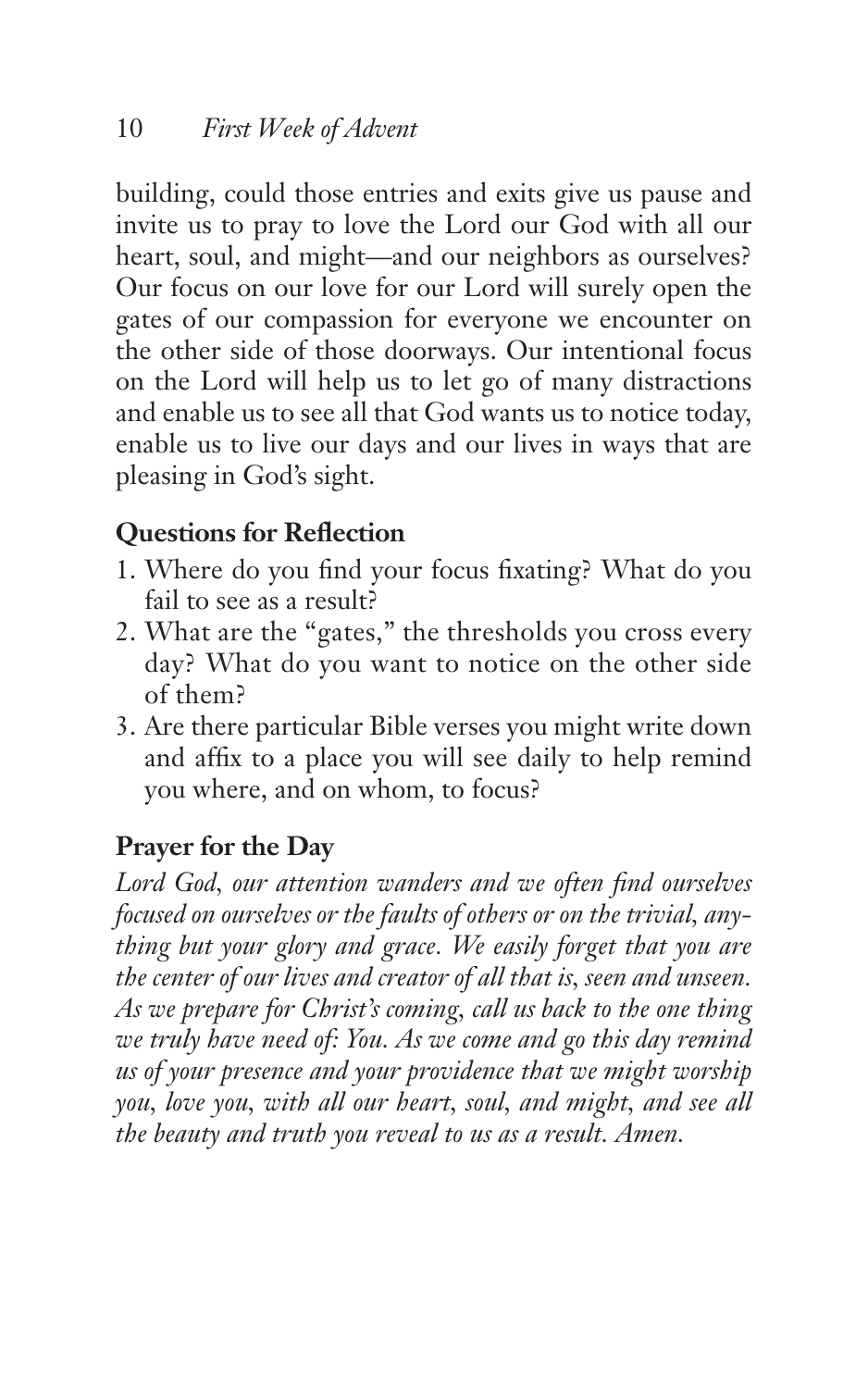# Tuesday

#### Psalm 118

*Open to me the gates of righteousness, that I may enter through them and give thanks to the Lord.*  Psalm 118:19

#### **Gates of Righteousness**

The Lord's steadfast love endures forever, so goes the refrain of this Psalm of victory. The proclamation of the Lord's steadfast love begins and ends this hymn and is repeated three times in between. The thread woven through recollections of perilous circumstances and real and present threats is the Lord's steadfast love. Somehow the psalmist still sees the love of God even when "severely punished." Of course, this confident cry comes in hindsight, after the victory is won and the people are set in a broad, safe place. One wonders what the writer called out to God when the battle raged and escape appeared all but impossible.

Søren Kierkegaard wrote, "Life can only be understood backwards; but it must be lived forwards." Hence, that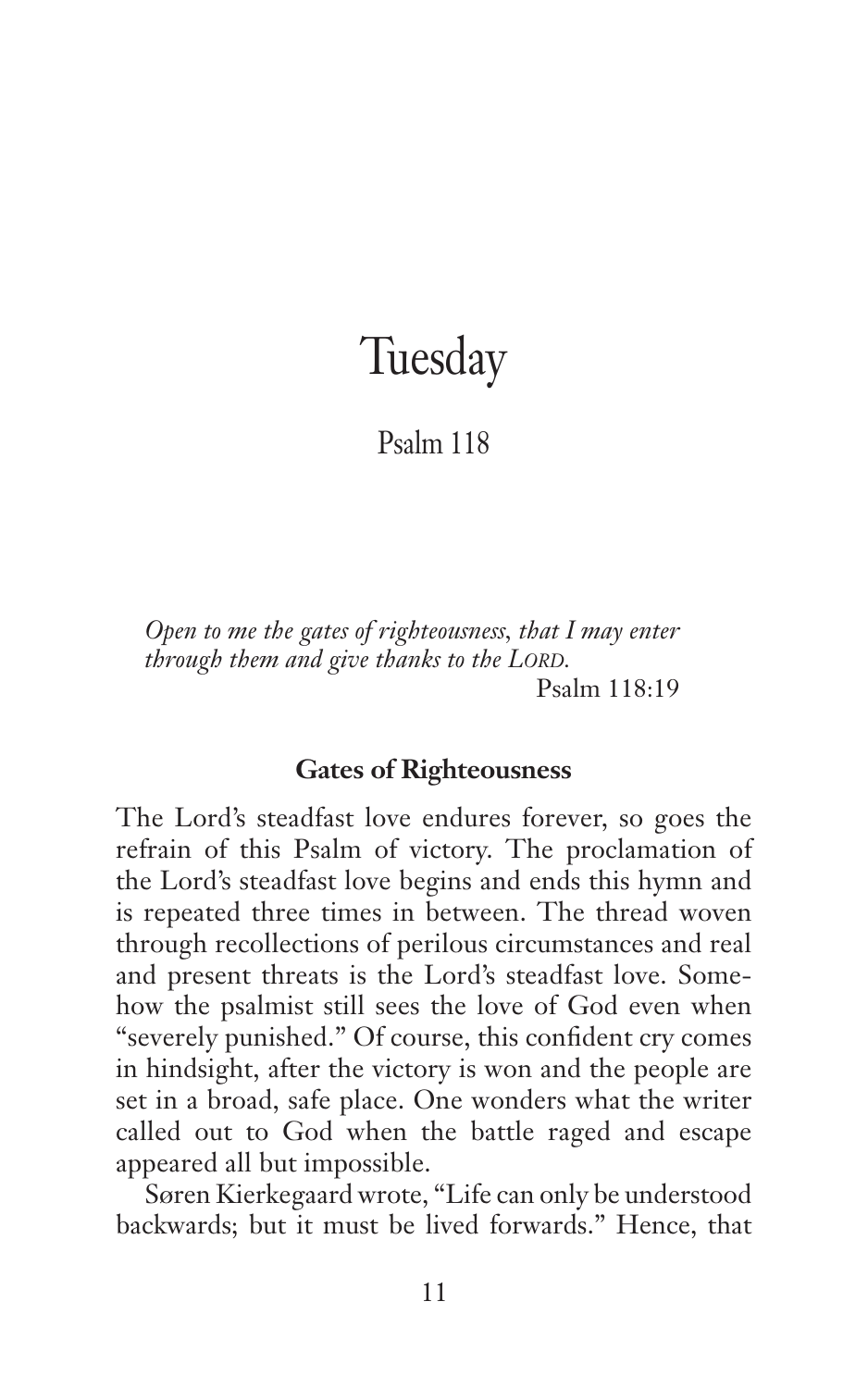oft repeated idiom, hindsight is 20/20. We walk through most of life's gates without much knowledge of what lies on the other side of them, not really. We marry and bring children in the world without any way of knowing the detailed ramifications of those decisions. We move or choose or are forced to change jobs. We speak or write a word only to discover after it is let loose in the universe its implications and reception. It is all well and good to sing of God's steadfast love and salvation after we land on the other side of a sickness or divorce or pandemic or layoff, but what about when we are smack dab in the middle of life's upheavals?

Psalm 118, verse 24, is surely one of the most familiar of verses in the Bible, "This is the day that the LORD has made, let us rejoice and be glad in it." The unequivocal nature of this statement challenges us to declare it regardless of present circumstance. This day, whatever it holds, whatever we encounter within whatever walls we find ourselves, is, in fact, a day that the Lord has made, we will rejoice and be glad in it. This day, no matter the content of it, is permeated and bookended by the Lord's steadfast love. Living in this truth and promise prompts us to praise God and creates the gates of righteousness in every place and time.

Remember, however, the middle of this psalm of victory, the angry, uncomfortable part, verses that contain words like "distress" and being "surrounded on every side." Sentiments like being "pushed hard" and "punished severely." Those singing this psalm rejoice from a place of deep pain. Perhaps that is what makes the song resonate through the ages, particularly in the season of Advent, when joy is bittersweet for those who are mourning or depressed. Those entering the gates of righteousness in order to give thanks to God know in the marrow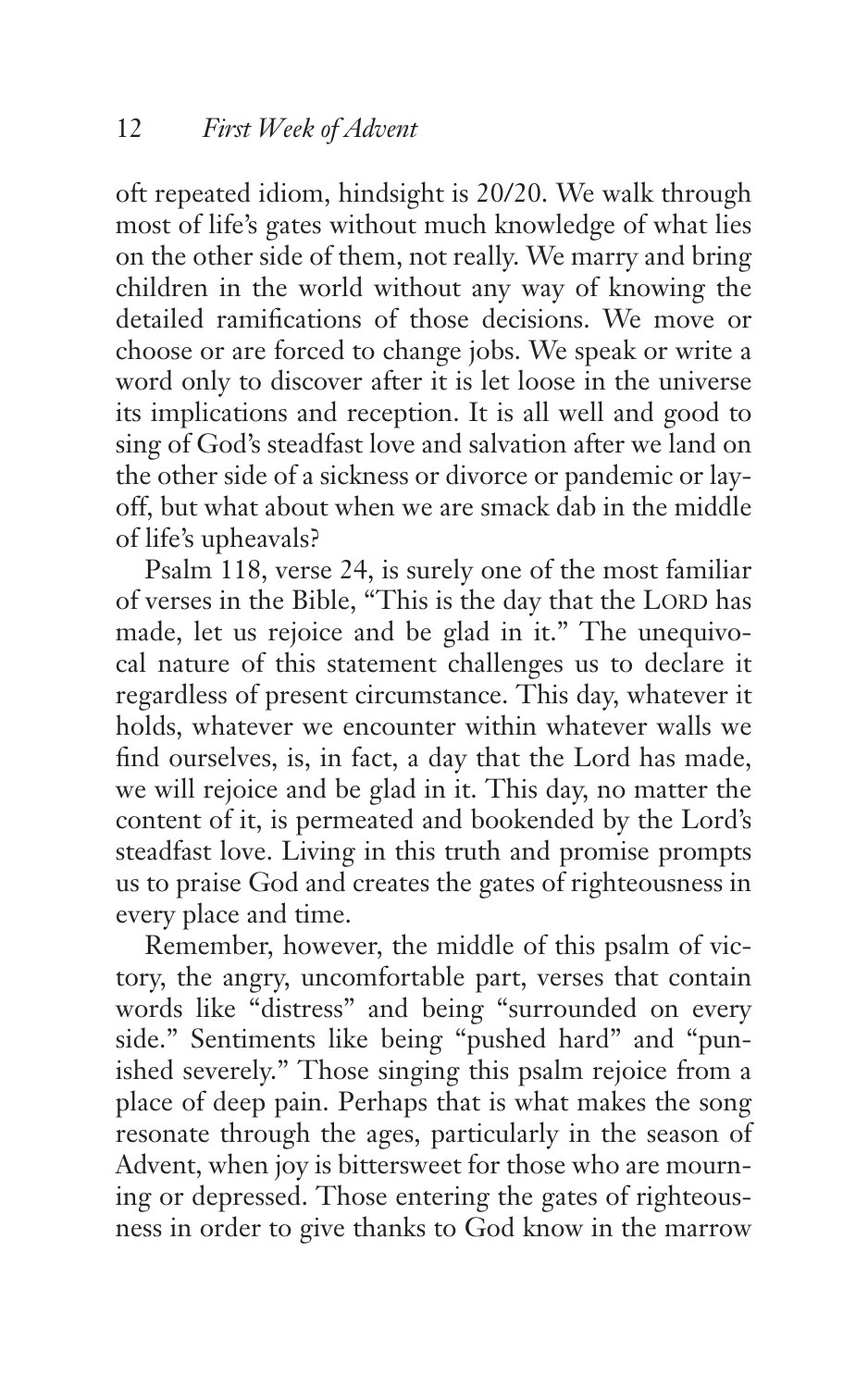of their bones a hard-won gratitude that comes steeped in real loss. The thanks we give to our steadfast loving, saving God is not cheap gratitude. Our declarations of praise well up from the pure relief of having been brought back to life from a near-death experience we will never forget. The humbled and relieved, those who know lament and despair, enter the gates of righteousness with uncontainable joy and shouts of gladness, a backwards understanding that propels them forward in faith.

#### **Questions for Reflection:**

- 1. What experiences have you lived through that you now understand in hindsight? How does this "backwards understanding" help you understand your present reality?
- 2. Have there been times in your life when you have entered the "gates of righteousness" and given thanks to God?
- 3. As you prepare for Christ's coming, for what do you give God thanks?

#### **Prayer for the Day**

*Lord, your steadfast love endures forever. Your love for us and for all creation is the alpha and the omega, the beginning, end, and middle of the world. As we face challenges and change, uncertainties and unwelcome experiences, open our eyes to see your steadfast love within them all. Open to us the gates of righteousness, that we may enter them and give you thanks. This is the day that the Lord has made, let us rejoice and be glad in it, no matter what it brings. This is the day that the Lord has made, we will rejoice and be glad in it because the Lord is our strength and might. Amen.*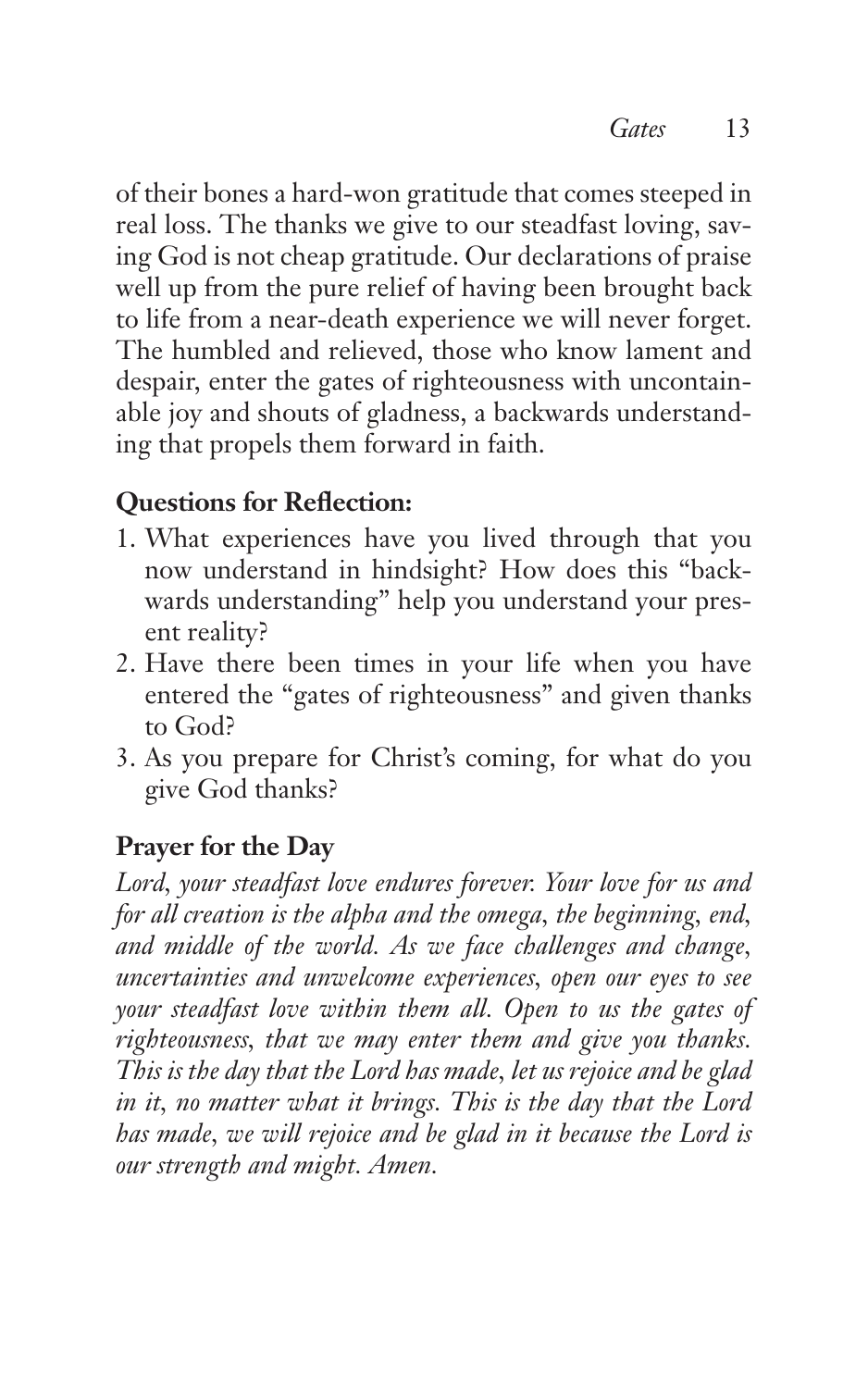# **Wednesday**

Jeremiah 7:1–7

*Stand in the gate of the Lord's house, and proclaim there this word, and say, Hear the word of the LORD, all you people of Judah, you that enter these gates to worship the LORD.* 

Jeremiah 7:2

#### **The Gate of the Lord's House**

The Lord instructs Jeremiah what to say and where to say it. Jeremiah's proclamation of God's word resounds from the gate of the Lord's house throughout the city and that word requires a response. Jeremiah's sermon is no mere "FYI" or interesting trivia. The word of the Lord coming from the threshold of the Lord's house stops listeners in their tracks and demands change. "Amend your ways." Change your practices. Alter your actions. Those who wish to enter the gates of the Lord's house must behave in ways commensurate with the character of the owner. Crossing the boundary into God's temple should not be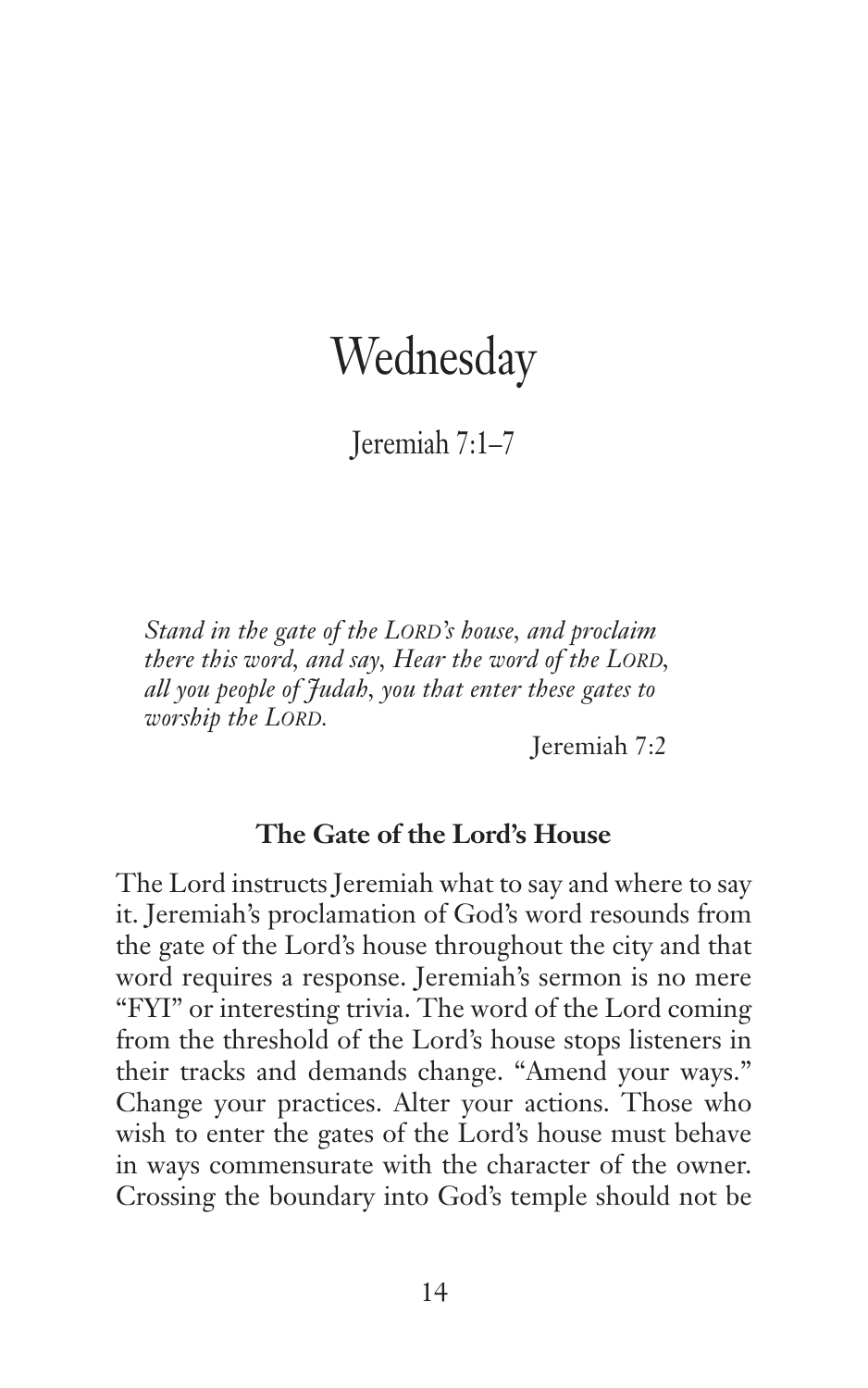done casually or without consenting to act in accordance with God's commandments.

Amend your ways, the prophet calls from the gates. Truly amend your ways and your deeds, Jeremiah repeats lest his listeners miss the message. The expectations of those who enter the gates of the Lord and reside within the gates of this godly community include justice for all people, care for the vulnerable and refraining from violence. Would that we did not still need to hear Jeremiah's recitation of the Lord's commands. Would that we did not still enter the doors of our places of worship without carefully considering if our lives reflect the character and commandments of the One we worship.

Jeremiah's sermon still preaches and those of us preparing for the incarnation ought to listen carefully, lest we think we can welcome Jesus Christ without honestly amending our ways and our deeds. As God readies to cross the threshold from heaven to earth, we who anticipate Jesus' coming lean into Jeremiah's urgent word to change. To make amends. To respond to the Word of the Lord with actions that reflect God's love for the world and demand for justice. Advent demands more from us than lighting candles and decorating our sanctuaries. Advent requires that we truly change the way we live. Every time we enter the gates of the Lord's house we ought to ask ourselves if our deeds match our doctrine, our actions reflect God's attitudes to the most vulnerable and our ways echo the divine Word. Jeremiah reminds us to never walk through the Lord's gates without taking seriously what the Lord requires of the worshipers therein.

Amend your ways. Prepare not only for the birth of Jesus, but for the return of Christ. Truly act justly with one another. Do not oppress the alien, the orphan, or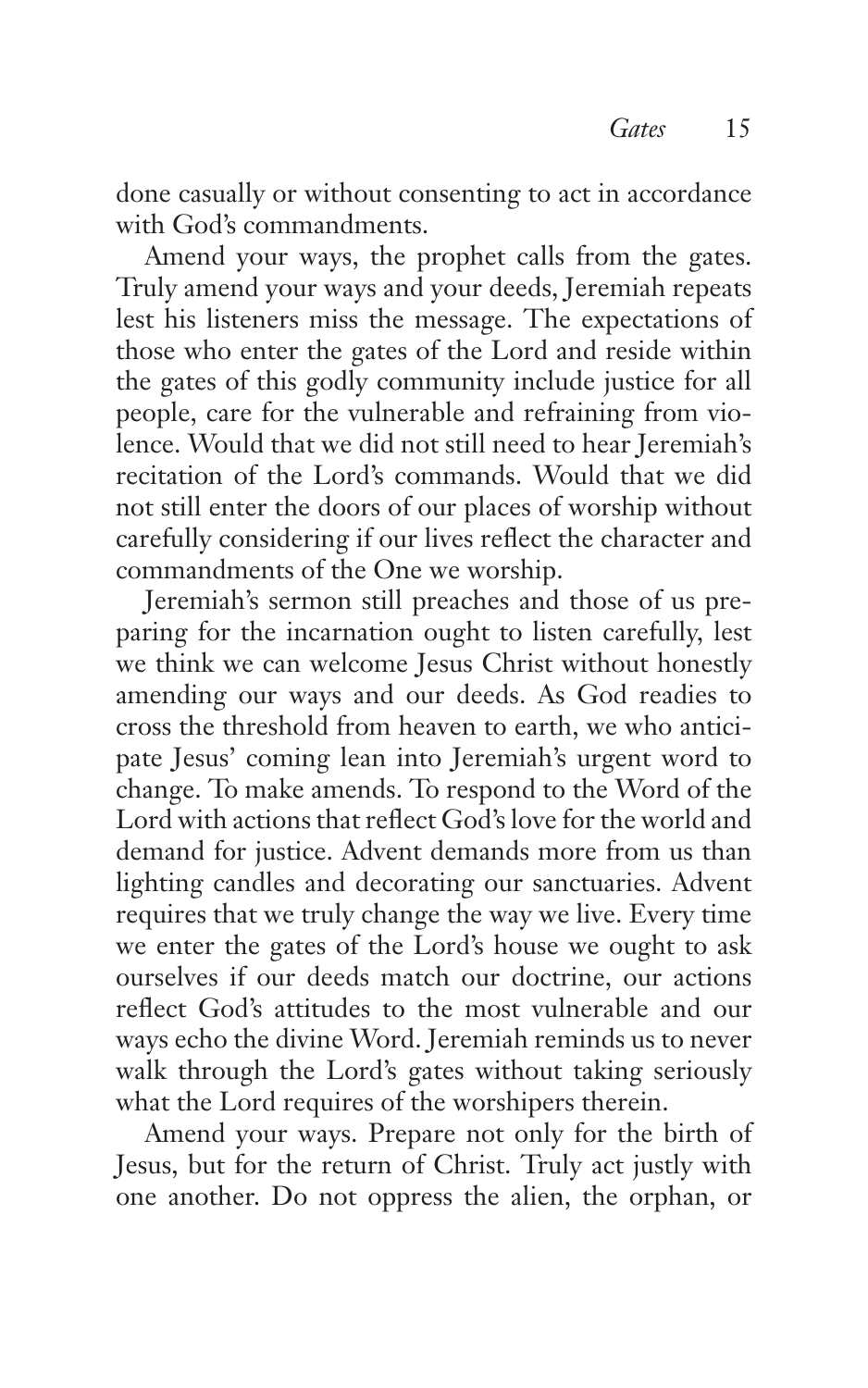the widow. Do not shed innocent blood. Do not go after other gods. Then, the Lord says, "I will dwell with you in this place." Are we ready, then, to enter the Lord's gates, given these requirements for admittance? If not, Jeremiah stands at the gate of the Lord's house and declares to all those within the bounds of our cities and towns, "Truly amend your ways and your doings."

#### **Questions for Reflection**

- 1. Do you consider if your ways and deeds align with the commandments of the Lord before you enter God's house to worship? This week, when you go to worship, think about this as you enter and leave the church building.
- 2. How and with whom do you need to make amends? Can you begin to do so this week?
- 3. In your church and community, what historic and systemic oppression do you need to address, truly and tangibly? How is that amends being made?

#### **Prayer for the Day**

*Lord, your prophet's painful word resounds through the ages. We still worship without carefully considering if our lives and deeds reflect your commands and character. We act as if entering the gates of your home requires nothing, let alone all our heart, soul, mind, and strength. We recognize the incongruity between our ways and yours. We ask now to truly make amends. Take our desire to conform to your will and transform that desire into real change that brings justice, compassion, and peace for all your children, especially those long exploited, those scared and vulnerable, and those most in need of relief. Amen.*